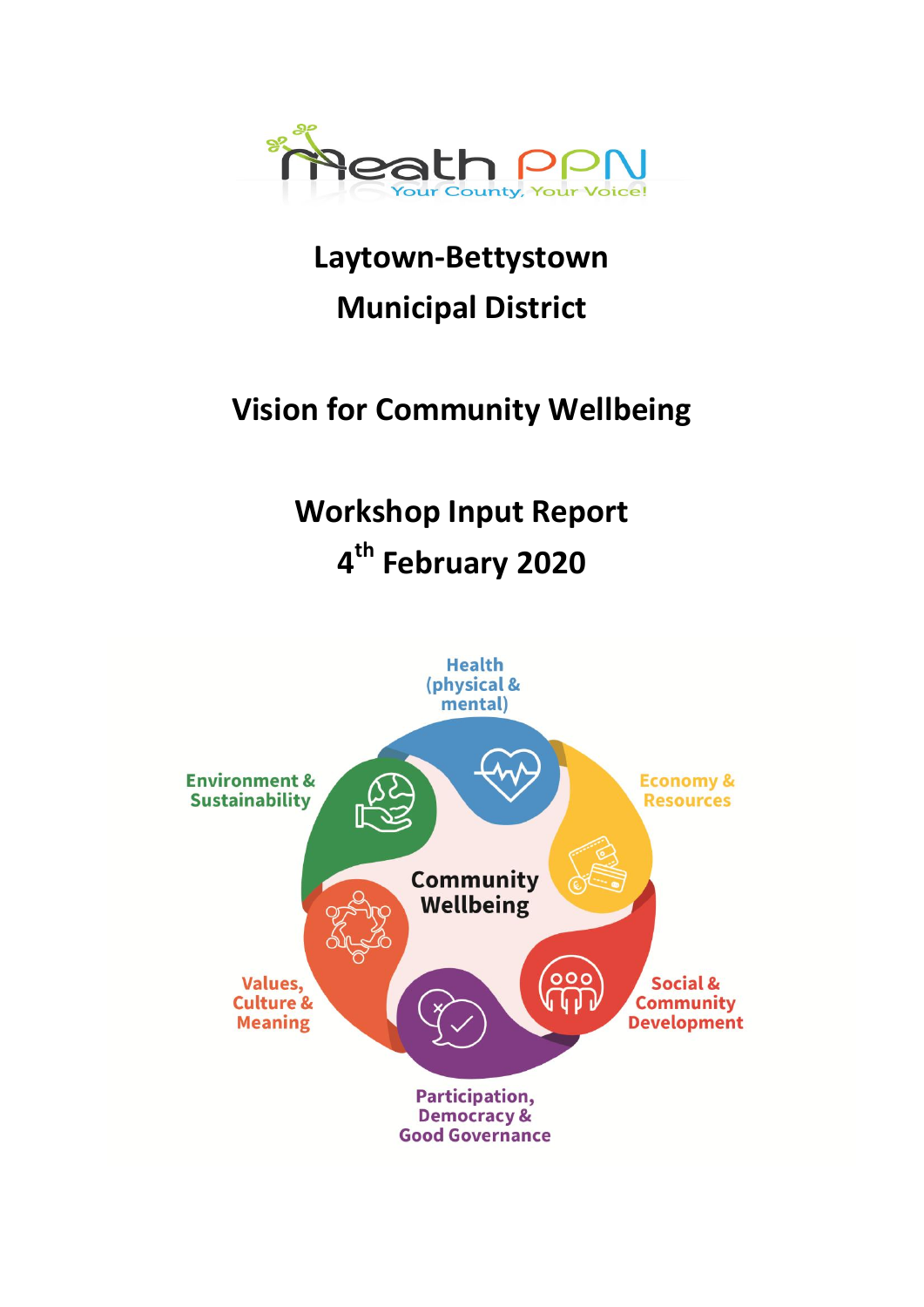# **Social and Community Development**

How can we be an inclusive community where we support each other and ensure no one is left out? What are the important social services and facilities we need to live well from childhood to old age?

# **Community facilities and services**

- Counselling services. Including Child services. Addiction centres
- App for all community & voluntary health and social services
- More day services
- Home support appropriate to all needs
- Community meeting space
- Library
- Nursing homes

# **Health Services**

- Out of hours North East Doc on Call at hospital
- More GPs needed. Local health services
- Respite services
- More drug education programmes

# **Planning for All**

- More consultation at planning stage
- Accessible environment e.g. roads, footpaths, buildings
- Continuous footpaths and lighting
- Pedestrian road crossing visually impaired and deaf users
- No public lighting nor footpath between Wellesley Manor and Whitefield stop

# **Local Employment LB**

• More employment opportunities locally

# **Safe Communities**

- Safety in the community Garda presence
- More Guards

# **Schools**

- After-school facilities and use of school facilities
- More Special Needs Assistants. All schools to have pre-school, onwards

# **For families with kids**

- Drop-in childcare facility; affordable
- Playgrounds for Julianstown LB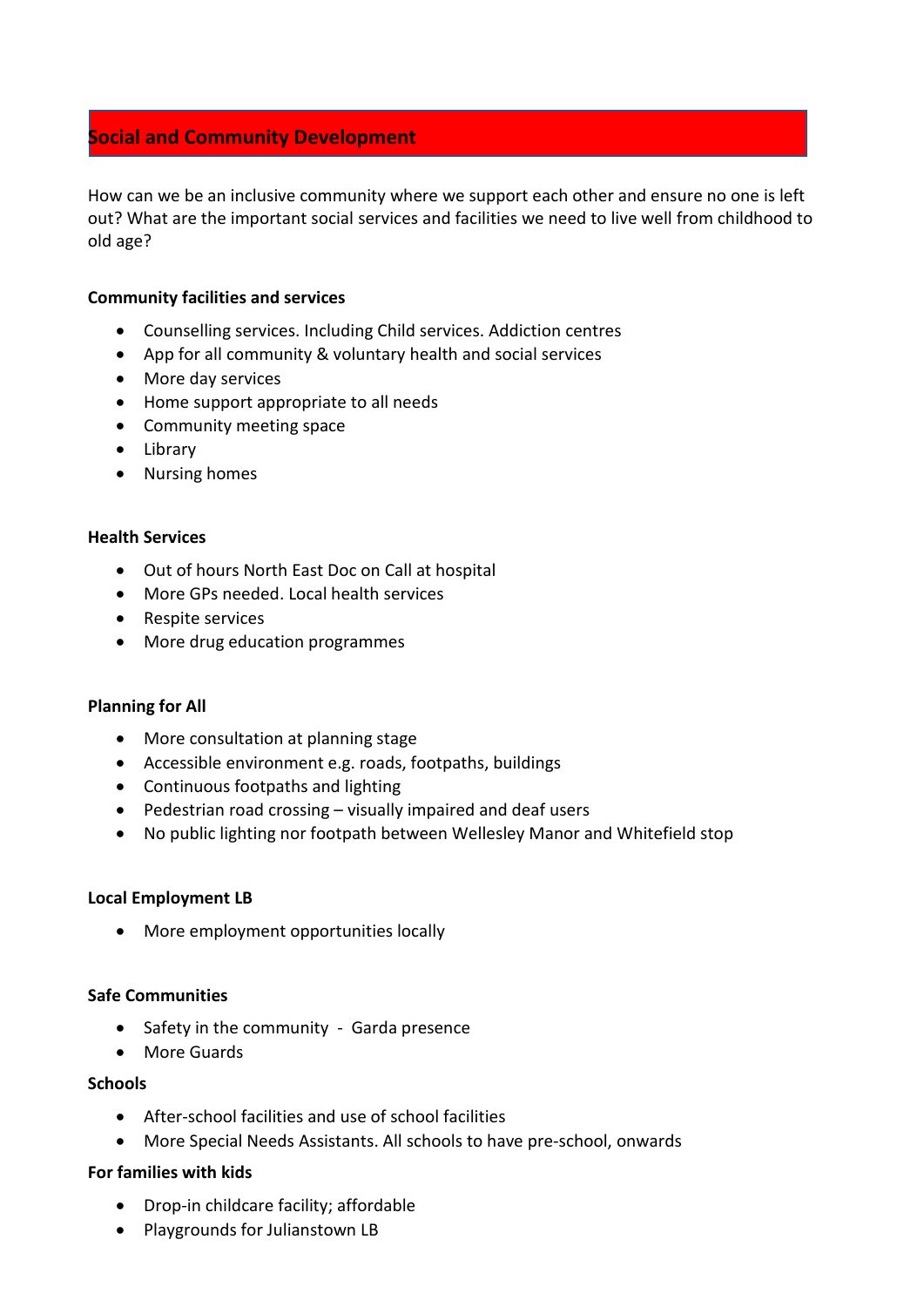# **Support for C&V**

- Resourcing and celebrating of C&V groups
- More opportunity for NGOs and charity services to collaborate and inform eachother

# **Youth**

More facilities for young people – playgrounds, youth services

# **Housing**

- Traveler accommodation. New housing refurbishment of halting sites. Management of halting sites
- Appropriate housing for people with disabilities
- Older peoples housing
- Homeless hostel housing
- Services before houses

# **Transport**

- Accessible public transport
- More dependable commuter transport links
- Removal of 220000 vehicles from Julianstown
- No bus stops in rural areas
- No bus shelters at Mosney
- Cycle lanes
- Efficient traffic management
- Bettystown; Matthews bus route reduced number of stops.

# **Multicultural**

- More intercultural events
- More language supports for migrants

# **Social & Street Life**

- Street life, culture, activities free/outdoor
- Late night cafes, social activities
- Edible plant boxes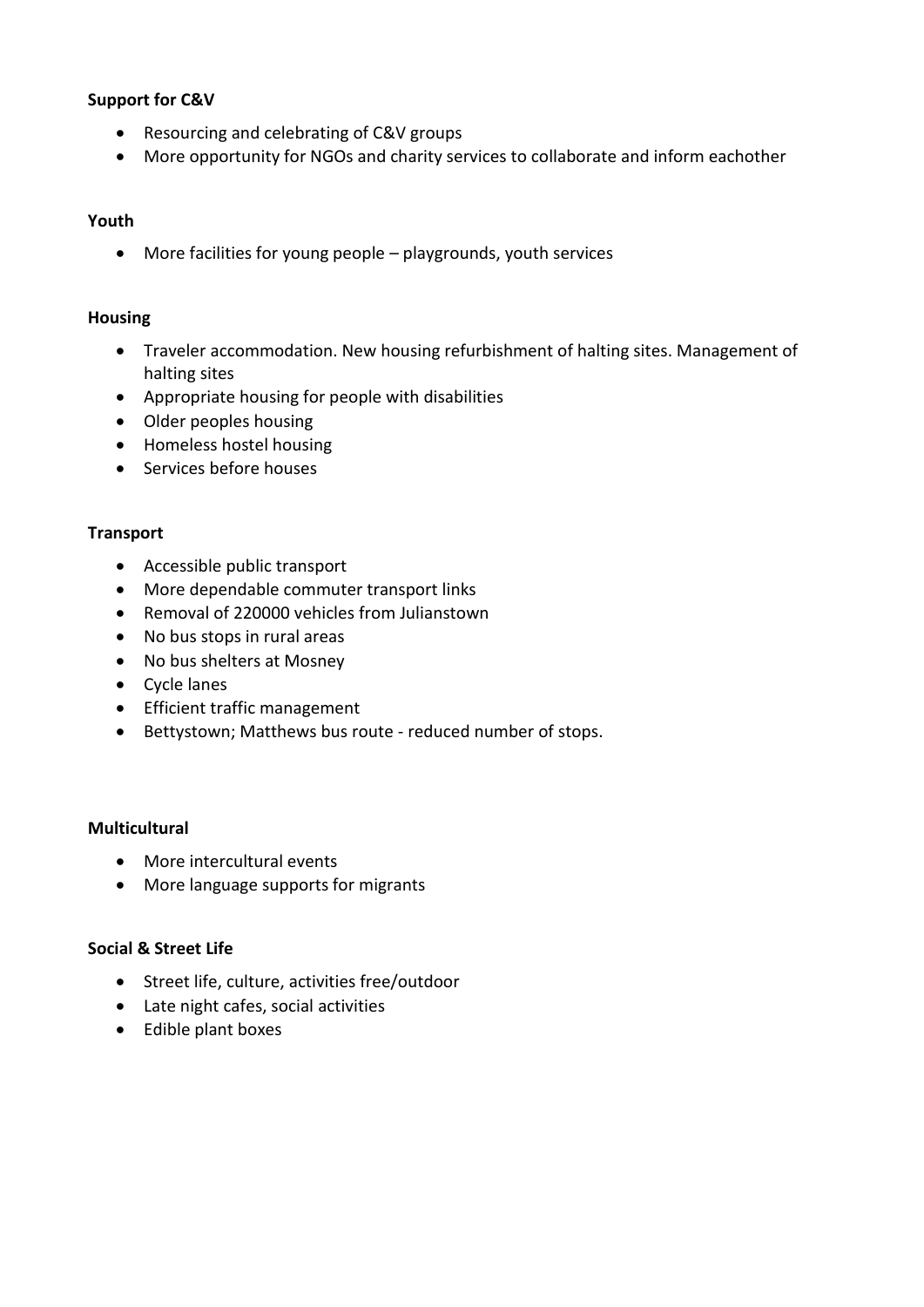# **Work, Economy and Resources**

How can our communities thrive economically, with good jobs, and supports for enterprise, business and for people not in work? What resources do we have and are they use effectively without causing harm to social and environmental sustainability?

# **Transport services and infrastructure**

- Reverse commute. Education, jobs in LB
- No park and ride facilities for bus, train and designated . n.b Julianstown
- Buses need to service Athlumney, Kentstown Road, N2 area
- Julianstown bypass is required urgently to avoid traffic congestion at peak
- Rural bus stops in Laytown
- Improve public transport. Increase public stops. Matthews bueses need to keep all stopsshould be on tickets. High Leap card price wise
- Connective cycle lane to sea ie Greenway

#### **Growing local economy**

- Tourism developed
- More major employers locally
- Retrofitting of houses. Sustainable Energy Community (SEC) for Laytown
- Trade Fair would be great. Expo Centre
- Market gardening. Local sustainability sourced food. Farmers markets

# **Broadband**

- Effective broadband everywhere
- Laytown-Bettystown badly serviced for broadband

# **Local Employment & Training**

- Improved local employment in the area situated to the west of the railway line.
- Employment belts with residential belts
- Training and upskilling for native furniture trades

# **Inclusive employment and educational opportunities**

- CETAC needs to be reviewed for marginalized groups. Currently a list but no real employment at end of experience.
- Inclusive employment opportunities
- Quota for diversity, migrants, marginalized people
- Opportunities to bridge skills gaps of qualified migrants on QQI framework
- Crèche facilities at employers
- Provide jobs for trained state educated or marginalized groups
- Court Hotel should be used
- Fulltime Garda station in Slane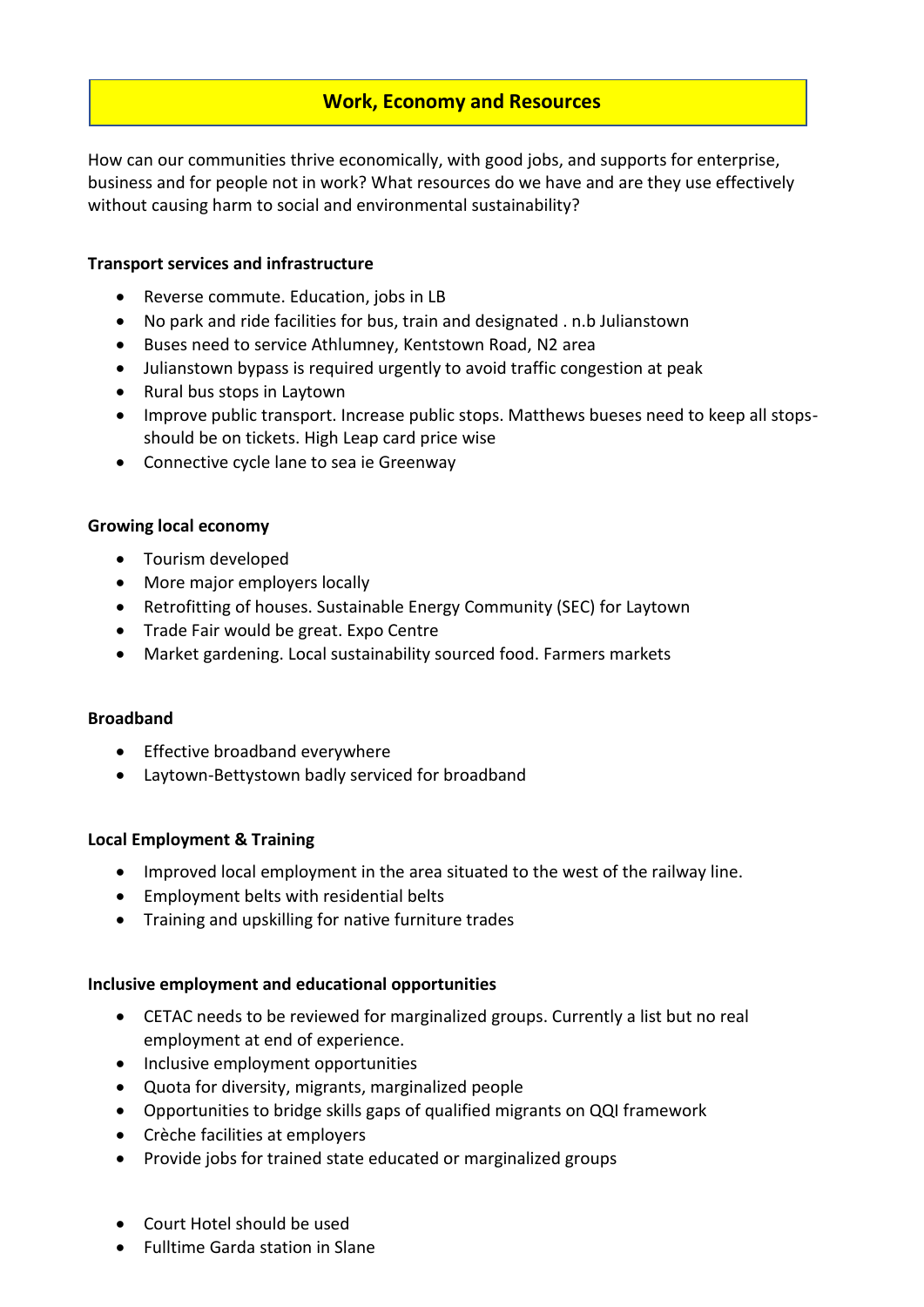# **Participation, Democracy and Good Governance**

What is necessary to ensure that our local government structures support the wellbeing of our community for this and future generations? What is necessary to ensure that we have a voice in the decisions that affect us, and that all voices are being heard?

# **Communication**

Language more user friendly

# **Ability of communities to influence outcomes**

- Celebrate success so people can believe they can change
- Self and group advocacy giving everyone the option to be heard so our opinions cannot be ignored
- Lack of consultation with local residents
- Improve understanding between top and ground levels
- More recognition/acknowledgement from top down to the voice from the ground
- Value at the top of issue from the ground
- Voluntary community groups do not have an equal say with some of the community groups who have paid employees, CEOs, etc

#### **Powers for local government**

Take more control back from central government

#### **Challenges to be addressed**

• Insurance for everything ; services and businesses closing down

# **Council responsibility**

- Affordable housing
- Things are stuck and need to see movement, progress
- Enact Local Area Plan or don't do one
- How many consultant reports are needed? Revisit previous reports
- CPO derelict sites

#### **Local government organization**

- All structures of local government to be universal and follow the same structures where possible.
- Allocate council officials to work for/ in municipal districts where they live

#### **Recognition and support for C&V work**

- Grant applications: add a box on the form for "no changes since last year". Same for reports
- All volunteers to get tax credits for hours whether working or not.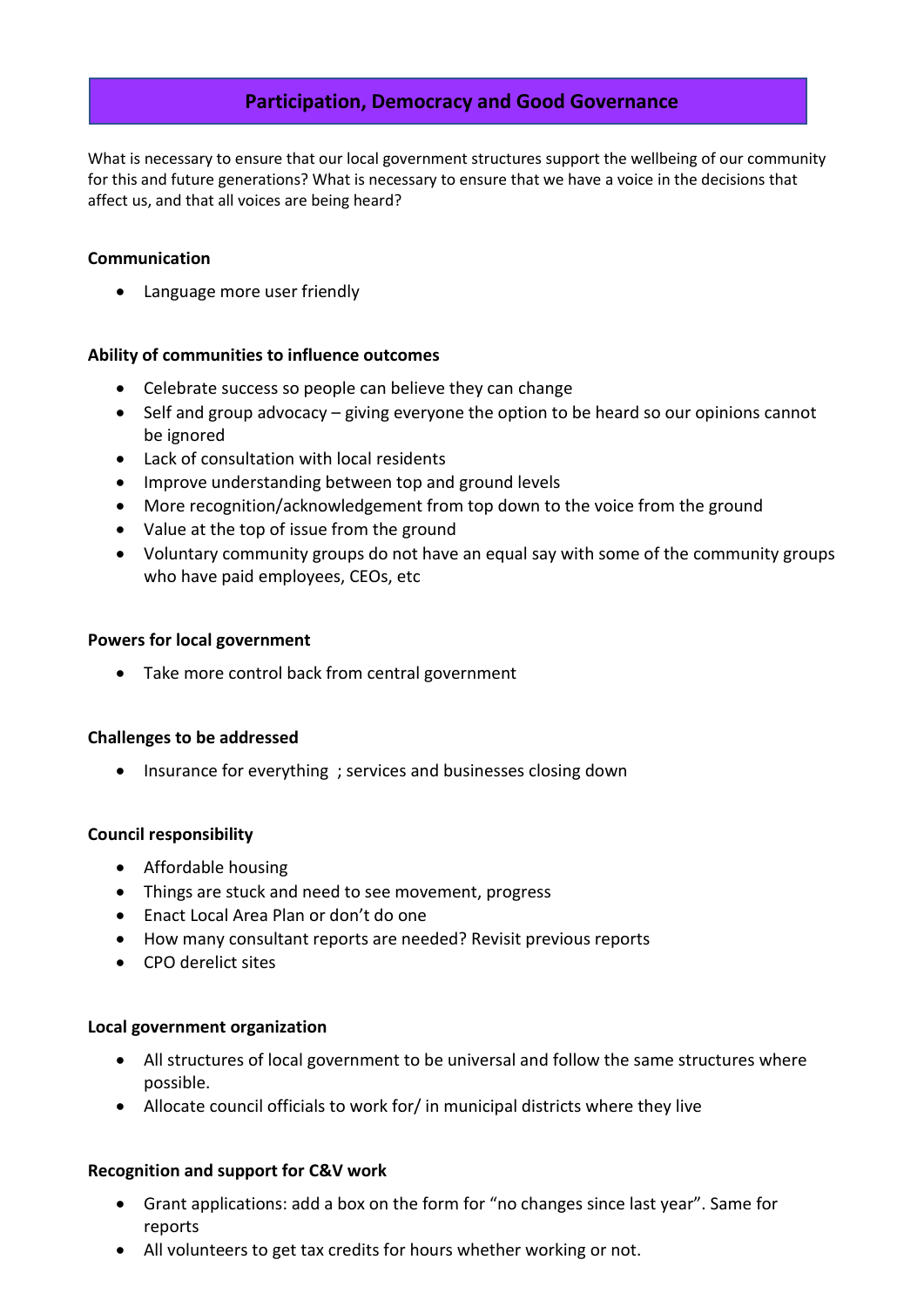- Give more say to community volunteers who contribute handsomely and work for nothing
- Insurance for voluntary community groups is getting more expensive each year
- Too much bureaucracy and officialdom. Unwieldy. Stifles community development at a local level.

# **Support for people with disabilities**

- A local authority link person for people with disabilities
- Accessible polling stations everywhere for people with physical.

#### **Feedback**

- Shorter waiting time decisions for public services
- Accountability
- Deliver on promises
- Follow through on issues raised
- Lack of feedback
- Feedback mechanism .What happens to to items that don't get done?

#### **PPN**

- Youth PPN
- More clarity about the working of the PPN.
- Don't understand how it works . In it years. Still unclear.
- Feedback on all issues raised at previous PPN meetings
- Report of minutes from each PPN meeting trickled back to members

# **Safe Community**

- Garda station distance: Drogheda 8km. Ashbourne 30km. Who is responsible for LB?
- Should be a permanent Garda presence in Slane. Community policing.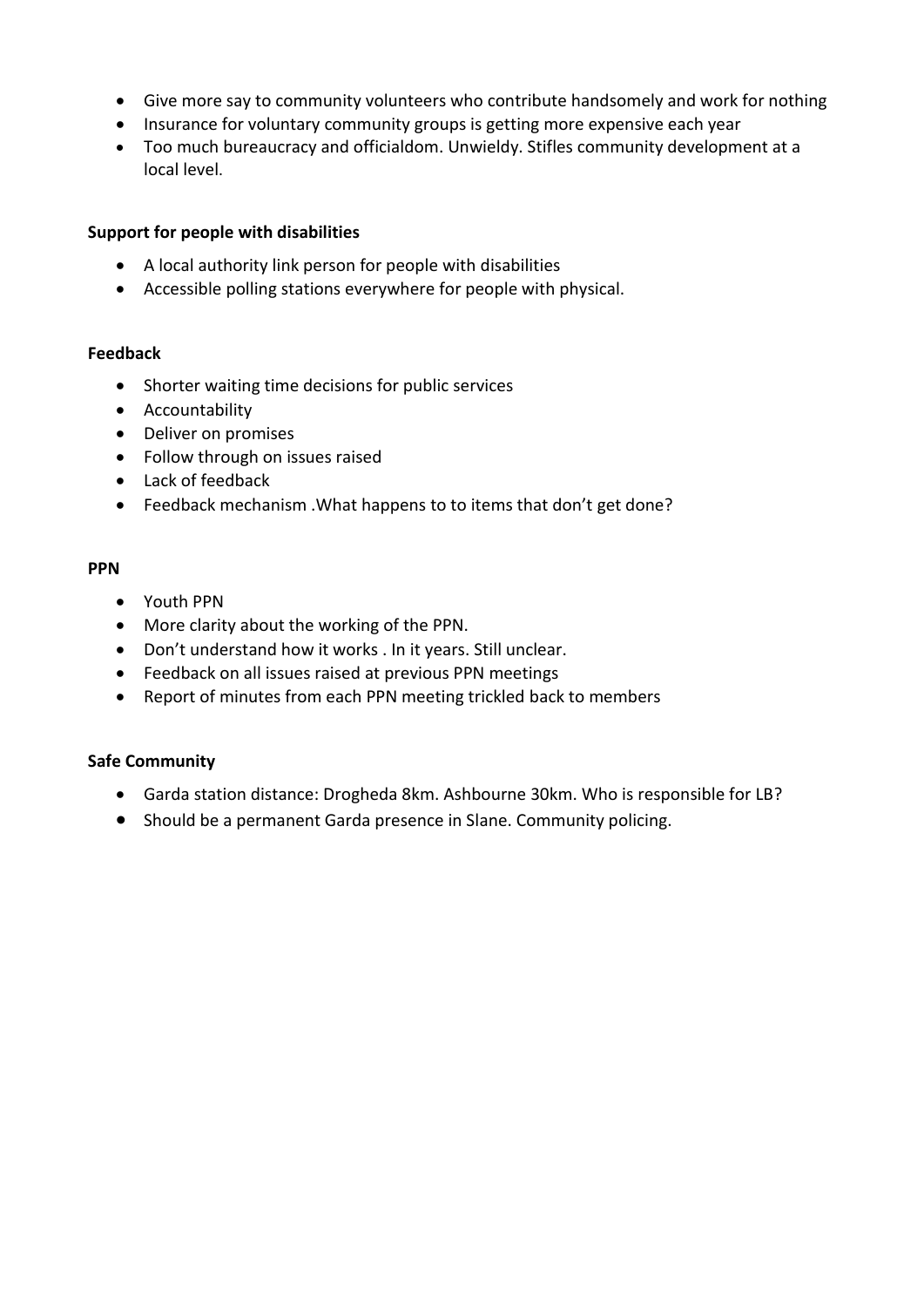# **Culture, Values and Meaning**

What is needed to ensure that everyone feels, and actually is, included and valued, and that our different values and cultures are respected and nurtured? What are the important parts of our culture that we want to hand on to future generations?

# **Diverse and Inclusive Community**

- Welcoming all cultures into our cultural activities, e.g. GAA, Irish music, etc.
- Unity and diversity festival.
- Awareness and acceptance of Travellers in our community.
- Feedback on integration strategy and overdue actions.
- Intercultural approach entwined throughout all health services; understanding of different cultures.
- Multi-lingual communications i.e. Meath County Council website.
- Websites in different languages; signpost different languages and cultures.
- More Educate Together schools.

#### **Accessibility for All**

- Appropriate height of street and social signage for wheelchair users.
- Events and event locations designed to meet all needs, disabilities, and sufficient to meet demands of groups attending.
- Disability parking not on a hill.

#### **Social Awareness**

- Awareness/ acceptance of people and families living with addiction.
- Awareness/ acceptance of homelessness in our community.

#### **Community Facilities**

- State-built and fully funded multipurpose community centres; spaces for everyone.
- Day centres and services for all community groups.
- Proper facilities to encourage everyone to go out.
- Towns to be treated and the same facilities as other similar sized towns in the County.
- Provide library and civic space centre..

#### **Sustaining Irish Culture**

- Set dancing for every age (8-80+) for social fun.
- Provide local Irish language classes (spoken word).
- Nurture our history and heritage, music, song and dance,

#### **Stick to the Law**

- Local Authority to adhere to County Development Plan
- Live the Local Area Plan.
- Protected buildings and bridges are not interfered with by developers.

# **Value our Local Assets**

- Recognition of history and location through informative signage.
- Proximity to sea.
- Equine industry
- Beach sports.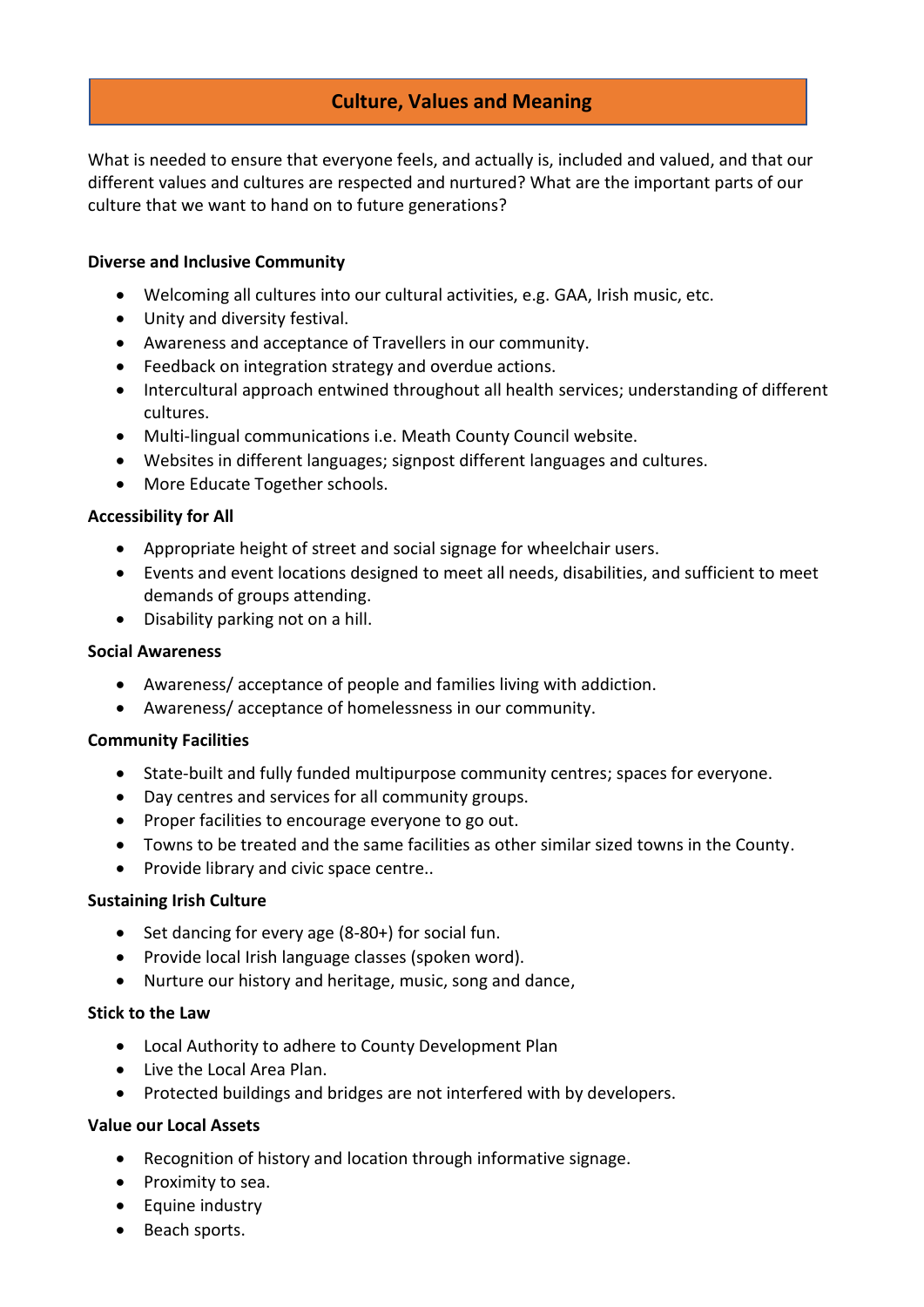# **Health (Physical and Mental)**

How can all members of our community enjoy the best possible physical and mental health? What about people with special needs, older people and carers?

### **Health Services**

- Better support for teenage mental health.
- Reduced waiting lists for health services.
- Keep hospital functional and open.
- Upgrade the hospital and Accident and Emergency department for youth.
- Arrange specialist clinics for each disability so we don't have to attend all different consultants.
- Provide funding for respite, home help, family support, personal assistant services.
- Better resourced addiction services.

# **Community Facilities**

- Further development of social clubs and funding, e.g. Men's Shed, Active Retirement.
- Community meeting spaces indoor and outdoor.

#### **Healthy Environment**

- Better water supply; less lime.
- Healthy environment; free of dangerous pollutants.
- Waste-free town.

# **Food**

- Focus on healthy food options.
- **.** Local farmers market

# **Work-Life Balance**

- Assist with work-life balance.
- Reduce the need to commute for work.
- Reduce stress, improve wellbeing by managing and ensuring enforcement of beach byelaws.
- Attract more increased investment to create higher end jobs and reduce commuting.

# **Supports for People with Special Needs**

- Specialised supports for people with intellectual disabilities.
- Better resourced Autism services and supports.
- Equal participation opportunities for people with intellectual disabilities.
- More personal assistants' hours for people with special needs.

# **Safe Communities**

- To feel safe in our homes and community through increased community Garda presence.
- Review of fire safety on Traveller halting sites.
- People are stressed because of criminal activity.

# **Support for Community and Voluntary Groups**

- Encouragement of volunteers/ volunteering.
- Provide affordable insurance for community and voluntary groups.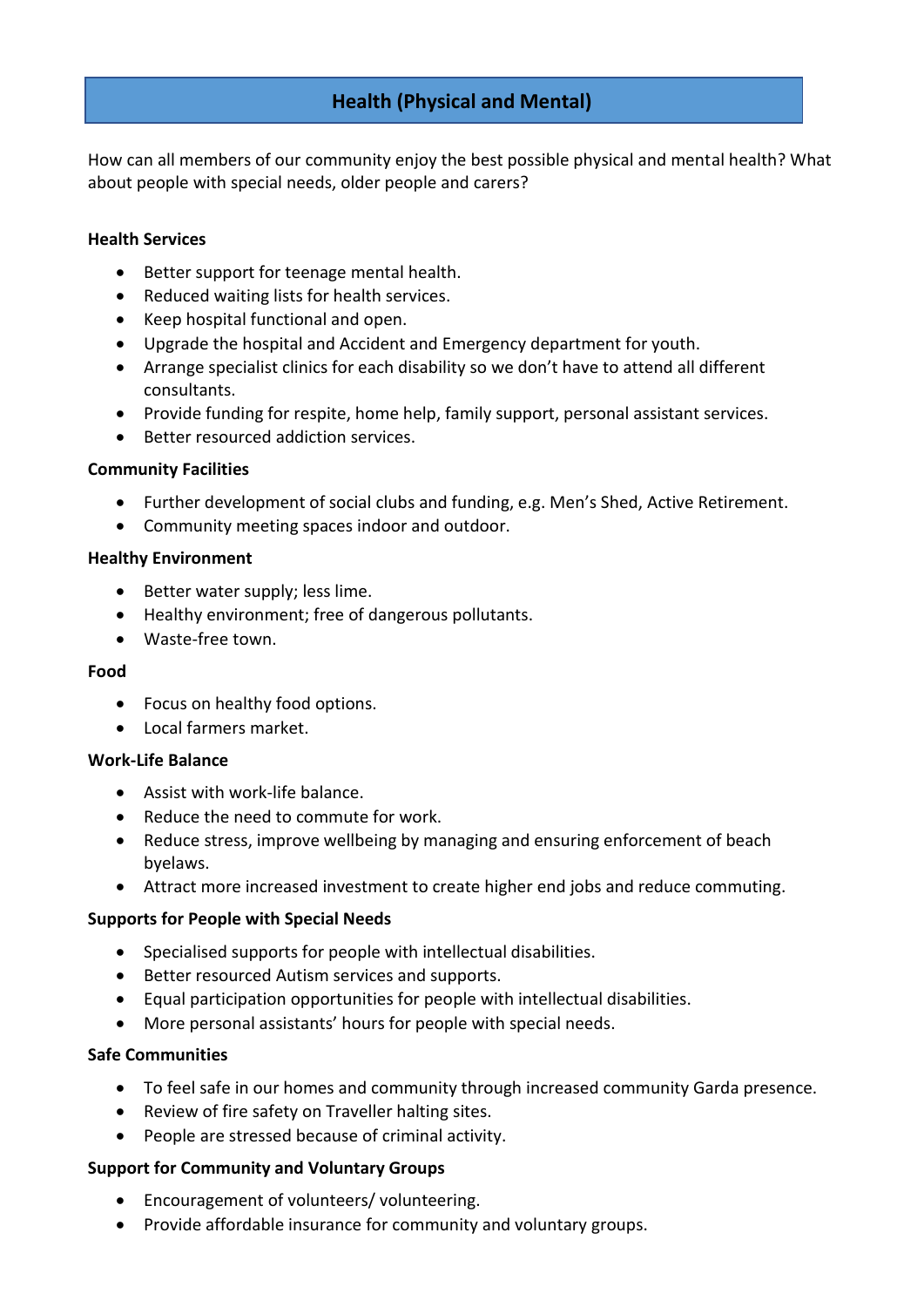# **Transport**

- Safer better pedestrian focused access.
- Older persons' parking.
- Repair footpaths to provide safe walking conditions.
- Accessible transport for the local town.

# **Sport and Recreation**

- Outdoor exercise stations/ gym equipment on the sea front at Laytown.
- More sporting facilities.
- Public (not private) sporting facilities.
- More sports programmes for everyone.

# **Frontline Services**

 Increased resources to frontline services; for those in addiction, the homeless, etc. so noone is turned away.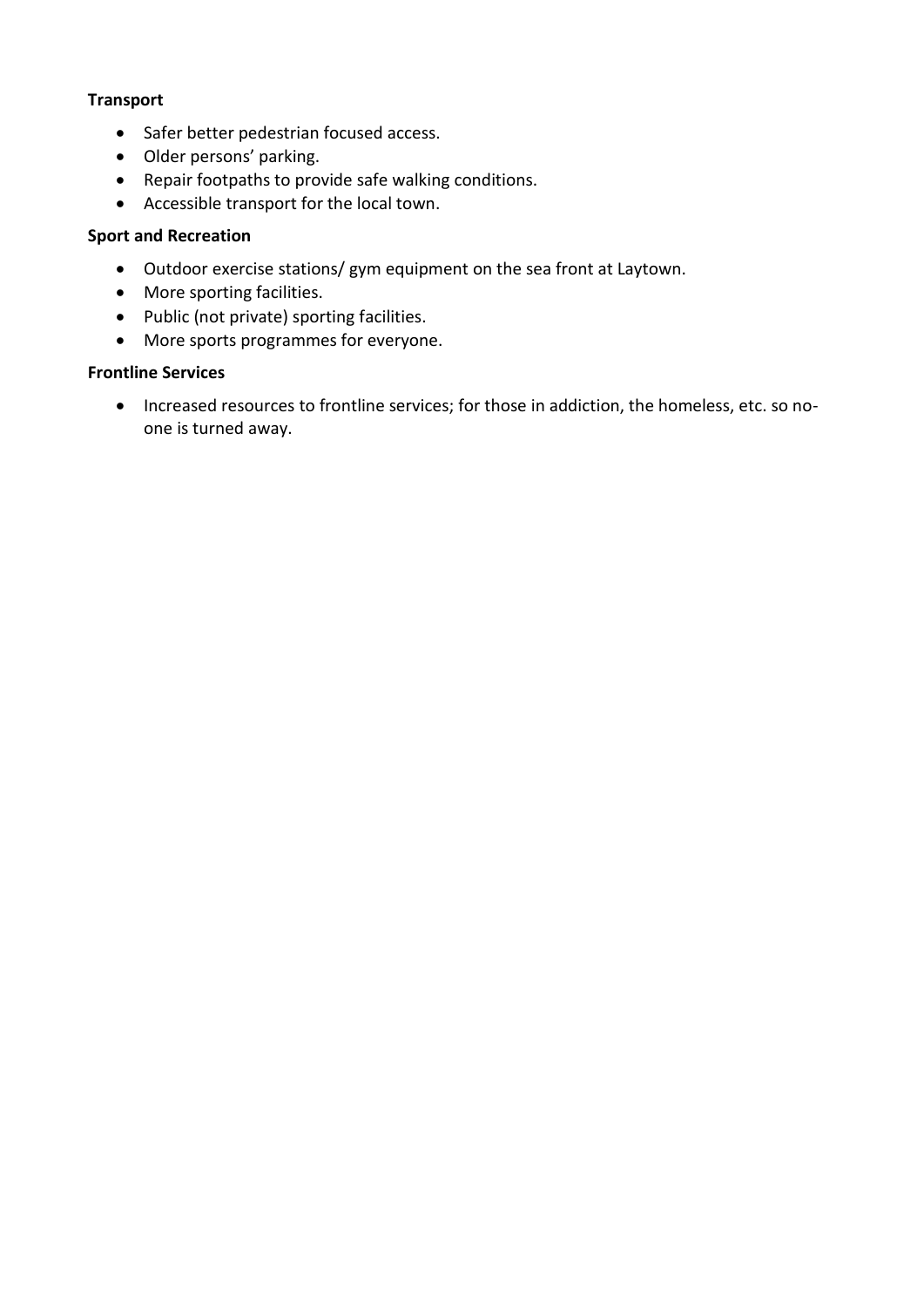# **Environment and Sustainability**

How do we value our natural environment and man-made heritage? What can be done to conserve, protect and restore these? How can we interact with the environment in a sustainable way and hand it on to the next generation in a better state?

# **Transport**

- Safer roads for cyclists and walkers.
- Wheelchair accessible buses and spaces reserved on buses for wheelchair users.
- Electric wheelchair power points, especially in shopping centres and on buses.
- Cycle to work scheme.
- Electric car charging power points to be located separately from wheelchair parking spaces.
- Address lack of car charging points.
- Road repair method is unsustainable; only lasts a week until the pothole is back!
- Footpaths from estate to estate connected.
- Cycle ways and eco pathways.
- Train connection to lessen the volume of traffic.

#### **Energy**

• Installing windmills to use our local resources (wind and rain).

#### **Research**

 $\bullet$  Research – share what we learn.

# **Access to and Enjoyment of Outdoor Recreation Spaces**

- Plant trees, plants and shrubs from Bettystown to Laytown
- New public outdoor spaces that are managed and connected (there are no existing public parks).

# **Community Facilities**

- Community centre.
- When new housing areas are being developed that a community centre be built and managed as part of the plan.

# **Valuing our Natural Environment and Heritage**

- Better discreet signage to show that the River Nanny is a Special Area of Conservation (SAC) and Special Protection Areas (SPA).
- Clear the canals to Drogheda for tourism.
- Awareness of natural and man-made heritage, signage and information points.

# **Food**

Allotments in urban areas to allow growing of food.

# **Changing our Behaviour**

 Educate adults and young people in the community to change behaviour and prevent dumping and littering.